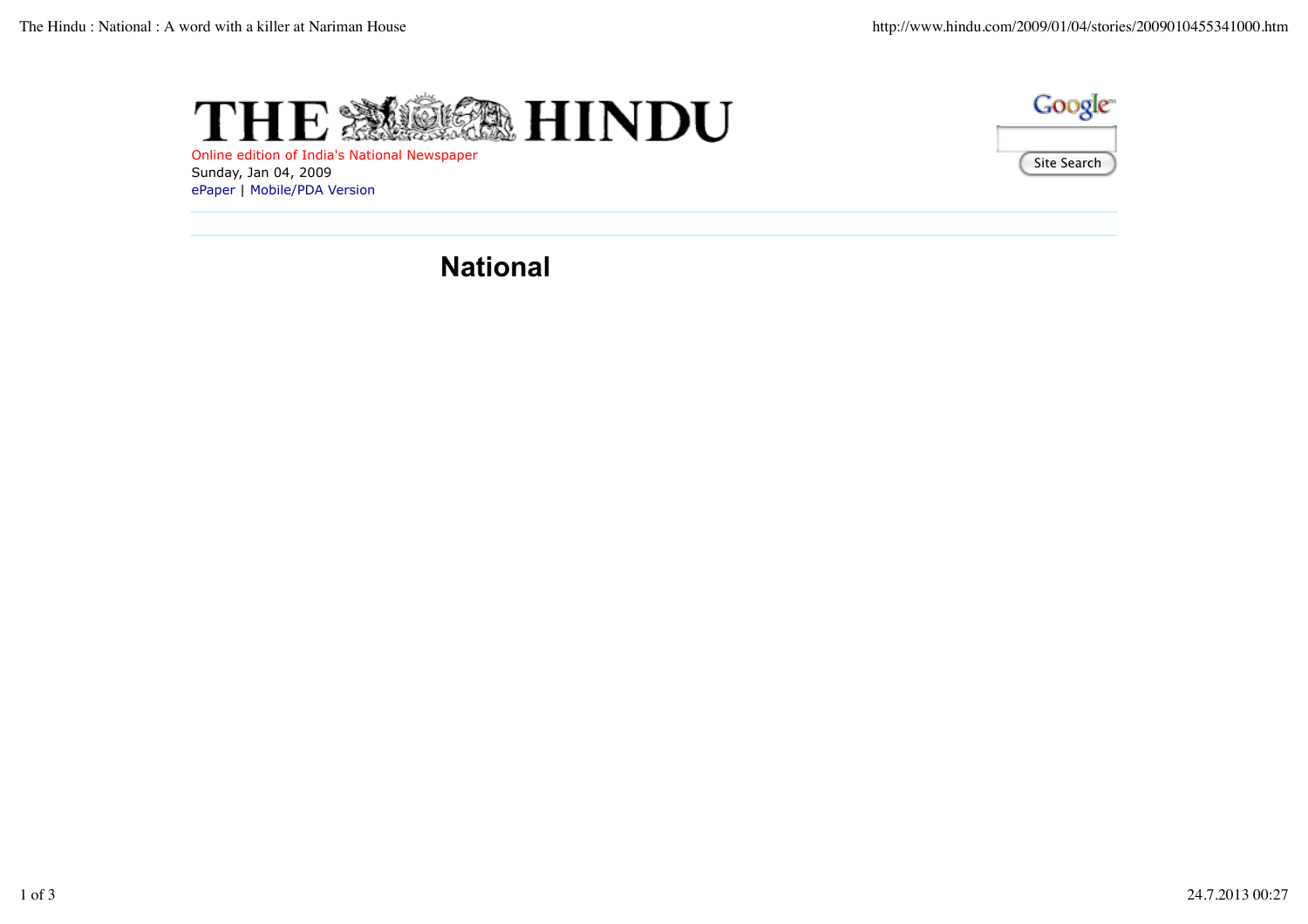AdChoices<sup>1</sup>

**Goldene MasterCard für 0€**

## www.Geb …

Keine

Extrakosten, ab 18 Jahren. Zahlen Sie Gebührenfrei - **Dauerhaft** 

News: ePaper | Front Page | National | Tamil Nadu | Andhra Pradesh | Karnataka | Kerala | New Delhi | Other States | International | Business | Sport | Miscellaneous | Engagements | Advts: Retail Plus | Classifieds | Jobs | Obituary |

National

# **A word with a killer at Nariman House**

Lyla Bavadam

*Kamal Singh shouted at the gunman and asked him to come down*

n)

MUMBAI: Kamal Singh is possibly the only person to have had a direct encounter and a conversation (albeit brief) with one of the terrorists who struck Mumbai on November 26 and lived to relate it.

The Shiv Sainik, who is a close aide of shakha pramukh Vijay Surve at the Colaba shakha, recalls the moment at Nariman House.

"We were all in the shakha office planning a Mumbai bandh for November 30 when some boys rushed in saying there was a problem outside. Just before this, we had heard explosions and firing.

"Later we knew it was from Leopold Café, but at that point we had no idea what was happening.

"We went out and there was complete confusion. I ran into a gully with another man. Boys were throwing stones in the direction of the Nariman House. There were sounds of firing inside.

"I ran inside the building and up to the first floor. I saw this man standing on the landing of the next floor. He was wearing jeans and an ash coloured T-shirt. He had his back to me and I angrily shouted, "What are you doing? Come down."

"He turned around and that is when I saw that he was carrying a gun. It was an automatic weapon. I stopped when I saw the weapon. He said to me 'Kaafar, aao. [Come, kafir].' "

Mr. Singh turned and ran. "A few seconds later a grenade exploded where I had been standing. I now know what people mean when they say that if your time is not up, you will not die."

## **News Update**

Stories in this Section

 $=$   $\Box$ 

- **•** President visits Eastern Naval Command
- She lost her son in blast, future uncertain
- "Approach U.N. rather than rely on U.S."
- BJP to restart poll preparations
- Church urged to introspect
- No political conspiracy behind Gupta's murder: DGP
- 3G spectrum auction may be delayed further
- His enthusiasm ultimately proved to be his undoing
- A word with a killer at Nariman **House**
- Chiranjeevi: we will fill the vacuum in Andhra Pradesh
- Hooda announces HRA
- Cooperative fair begins
- **IIT student commits suicide**
- **•** Heavy snowfall in higher reaches of H.P.
- Blasts suspect stayed in a rented house
- IM activist arrested in Uttar Pradesh
- Mamata visits Nandigram
- Meagre package won't mitigate crisis: CPI(M)
- Congress will name Omar's deputy soon: Moily
- A foggy morning
- Cheating case against Goa Minister
- Jamuna Devi, CLP leader
- Seven killed as Islamists clash in Somalia

### Archives

Yesterday's Issue **Datewise**